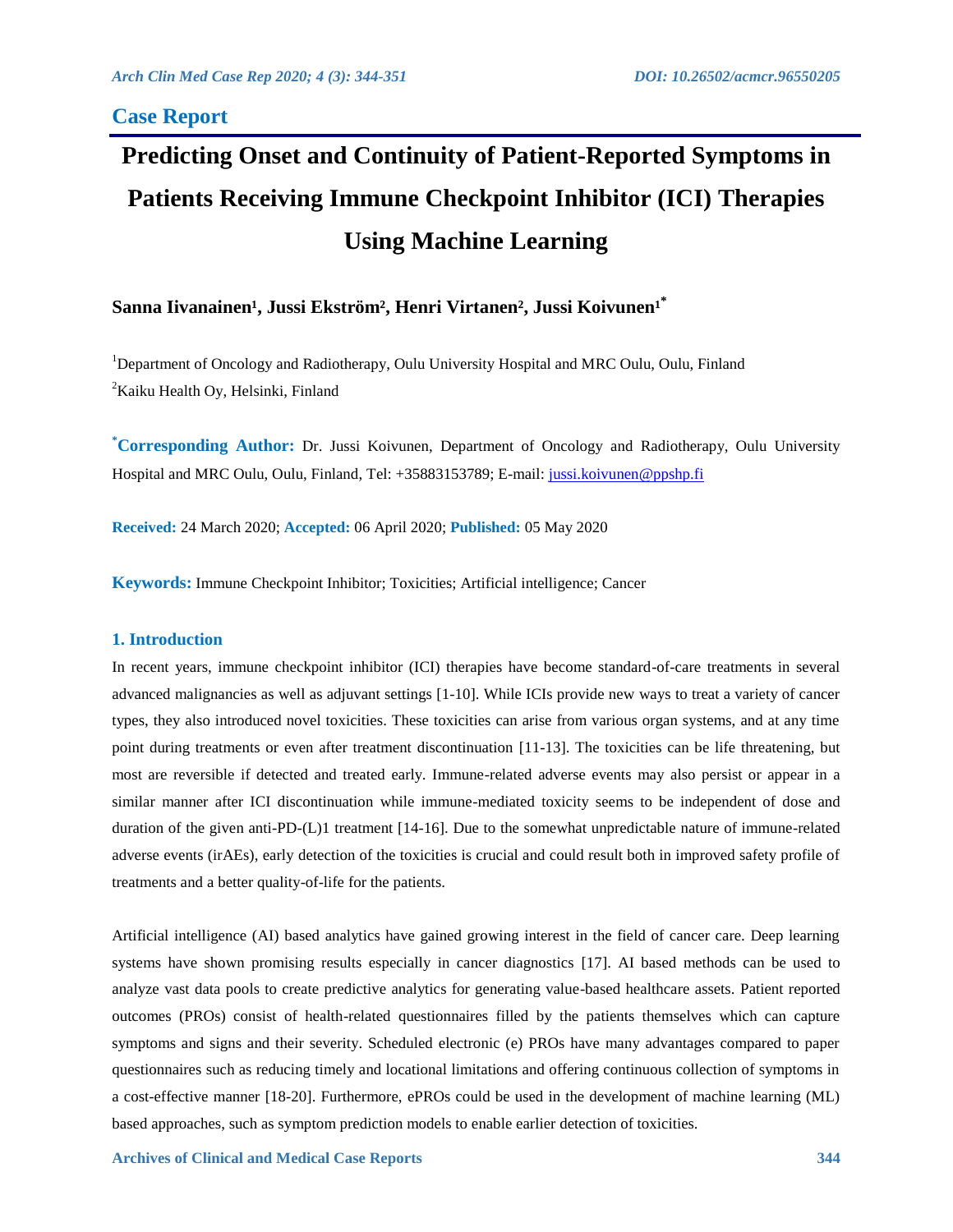The Kaiku Health digital platform has been used in a real-world setting to capture symptom data from cancer patients receiving ICIs. In this study, anonymized and aggregated ePRO data collected with Kaiku Health ePRO tool were used to train and tune models built using gradient boosting algorithm from an open source Python library XGBoost [21-23] for symptom continuity and onset prediction for 14 symptoms related to ICI toxicities.

#### **2. Methods**

The modelling methodology used in this study follows a general framework of data classification in machine learning. The outcome to be predicted is binary, i.e., symptom will onset or continue in the upcoming days or symptom won't onset or continue in the upcoming days. The used dataset consisted of ePRO data from ICI-treated patients collected using the Kaiku Health platform. There were 18 monitored symptoms in the ePRO questionnaire. The original dataset, which was used in the prediction model training, tuning and validation consisted of 21 744 reported symptoms from 72 ICI patients. This dataset was split into two using 70% of the data in training and tuning and 30% of the data in the initial validation of the models. The test dataset for the model performance evaluation in this study contained 16 884 reported symptoms collected with Kaiku ePRO tool from 67 cancer patients receiving ICIs which was collected after the model training to evaluate the performance of the models in real-life settings.

The symptom prediction models were built using an open source Python library XGBoost, which is an ensemble of many, usually hundreds of classification and regression trees known as CARTs. In this study, the tree booster of XGBoost library was used to train models for classification task of detecting symptoms related to ICIs. The model features were extracted from the past values of the 18 monitored symptoms (the predicted symptom and 17 other symptoms) to capture the variations in symptoms. The most suitable number of past values was found out to be three. In addition, differences in the symptom grades between the two previous values and the time between the reported data samples (for the three previous values) were included in the features.

XGBoost has several tunable parameters called hyperparameters which can be optimized to improve the performance of the trained models. In this study, hyperparameter tuning was done by using grid search with repeated (five repeats) stratified 5-fold cross-validation and logarithmic loss as the scoring metric in cross-validation. Scaling ratio for positive samples was calculated based on the size of the positive class compared with the negative class, and thus, it was not tuned with other parameters in the hyperparameter tuning. Also, learning rate of the ensemble was fixed to 0.01, and thus, it was not tuned with the other parameters.

The performance of the prediction was evaluated based on four known metrics. Accuracy describes how many predictions were correct as percentages, and 100% indicates perfect classification. Area under curve (AUC) is a performance metric for binary classification ranging from 0 to 1. F1-score is the weighted average of precision (how many of the cases predicted as positive are actually positive) and recall (how many of the positive cases are detected) which gets values between 0 and 1. Matthew's correlation coefficient (MCC) summarizes all possible cases for binary predictions: true and false positives, and true and false negatives. MCC is also suitable for analyzing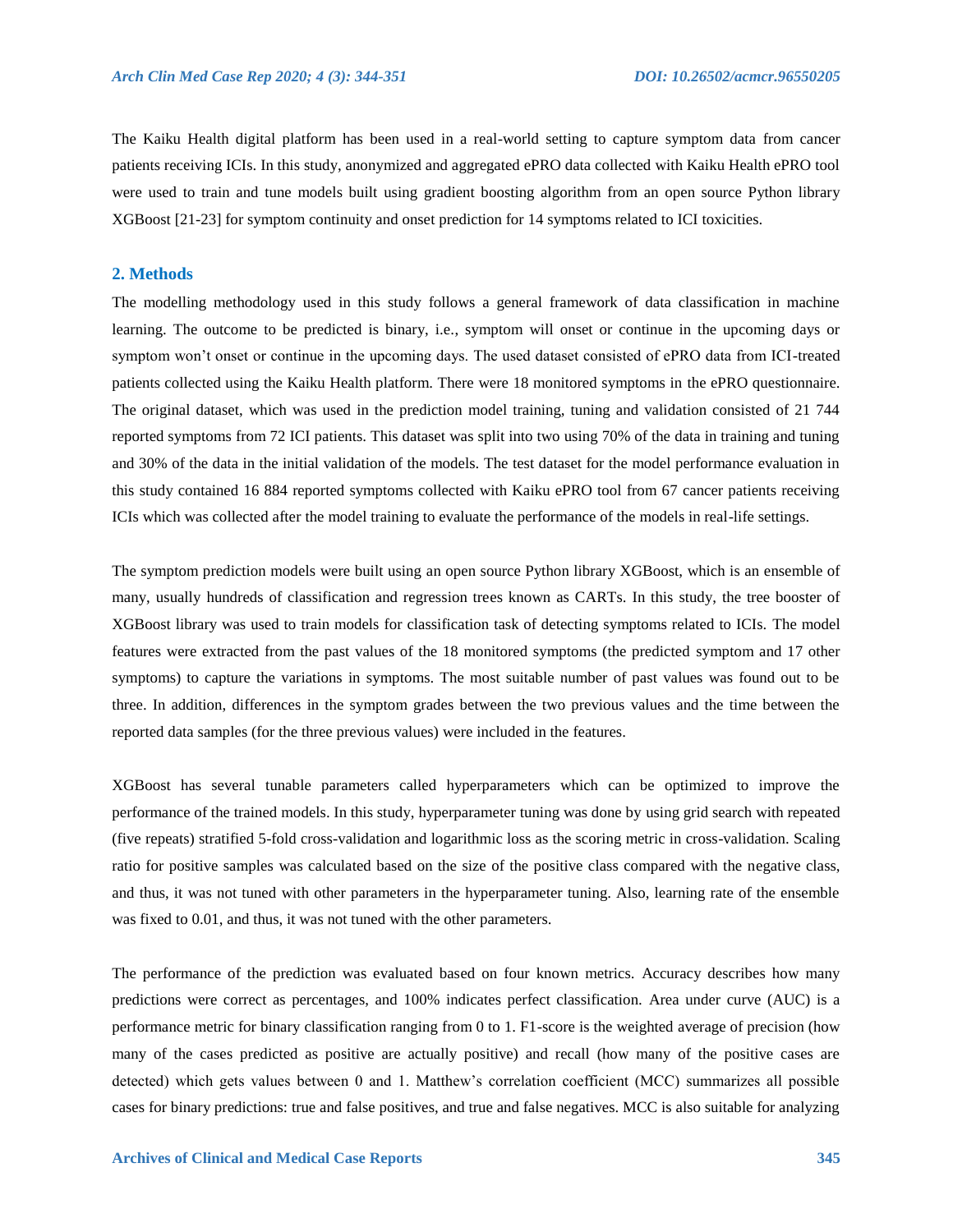#### *Arch Clin Med Case Rep 2020; 4 (3): 344-351 DOI: 10.26502/acmcr.96550205*

imbalanced datasets, where other class is much rarer than the other. MCC can be considered as a correlation coefficient between observed and predicted classifications and it gets values between -1 and 1, where 1 is perfect classification, 0 is random guessing and -1 indicates a completely contradictory classification. The complete modelling framework is presented in Figure 1.



**Figure 1:** Flowchart of the complete modelling framework.

### **3. Results**

There were 18 monitored symptoms in the ePRO questionnaire, but four of them had too few reported cases in the dataset for prediction model training. Therefore, separate XGBoost models were trained for 14 ICI related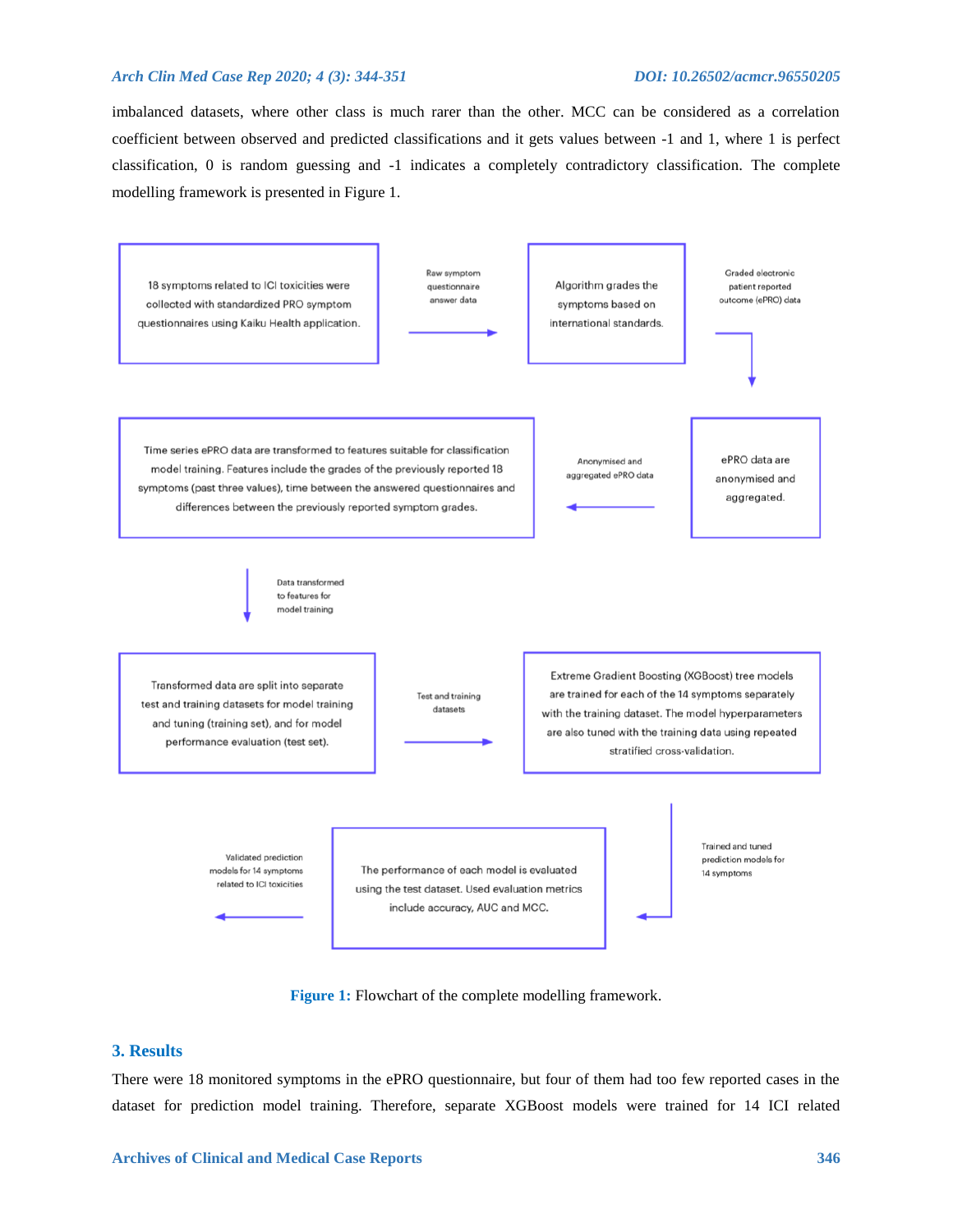#### *Arch Clin Med Case Rep 2020; 4 (3): 344-351 DOI: 10.26502/acmcr.96550205*

symptoms. Performance metrics for the 14 prediction models are presented in Table 1. The overall performance of the models was good, and the best performance considering all metrics was found for dyspnea, joint pain, cough and fatigue whereas the overall performance was lowest for nausea, headache, diarrhea and fever.

According to AUC values, the best performing models were for dyspnea and joint pain. The lowest AUC values were for headache and diarrhea. Generally, all the models were performing at a good level and the average AUC over the 14 models was 0,86. According to the accuracy score, all models were performing at a very good level; however, some symptoms had only few positive samples (cases where symptoms were present), which can distort the results. Such symptoms include, e.g., fever (only 3% of positive samples) and diarrhea (7%). F1-scores indicate that the best performing models were dyspnea and fatigue. The worst performance was found for fever and diarrhea. For these rarer symptoms, the lower F1-scores were caused by the higher number of false positives. According to MCC, the best performing models were for dyspnea and joint pain. The worst performance was found for nausea and headache. The overall performance was on a good level and the average MCC over the 14 models was 0,54 (Table 1).

| <b>Predicted symptom</b> | <b>AUC</b> | <b>Accuracy</b><br>[%] | F1-score | <b>MCC</b> | Percentage<br>of<br>positive samples [%] |
|--------------------------|------------|------------------------|----------|------------|------------------------------------------|
| <b>Dizziness</b>         | 0,88       | 87,63                  | 0,66     | 0,59       | 17                                       |
| Itching                  | 0,84       | 88,71                  | 0,64     | 0,58       | 15                                       |
| Fever                    | 0,9        | 97,72                  | 0,41     | 0,4        | $\overline{3}$                           |
| Diarrhea                 | 0,78       | 89,78                  | 0,44     | 0,4        | $\overline{7}$                           |
| Stomach pain             | 0,86       | 92,47                  | 0,63     | 0,59       | 10                                       |
| Nausea                   | 0,82       | 83,2                   | 0,45     | 0,36       | 14                                       |
| Fatigue                  | 0,9        | 82,12                  | 0,83     | 0,64       | 50                                       |
| Rash                     | 0,84       | 88,58                  | 0,55     | 0,49       | 11                                       |
| Decreased appetite       | 0,84       | 84,81                  | 0,54     | 0,47       | 13                                       |
| Cough                    | 0,9        | 86,56                  | 0,78     | 0,69       | 30                                       |
| Dyspnea                  | 0,96       | 91,4                   | 0,85     | 0,79       | 28                                       |
| Joint pain               | 0,92       | 89,11                  | 0,82     | 0,75       | 29                                       |
| Headache                 | 0,77       | 82,93                  | 0,49     | 0,39       | 16                                       |
| Chest pain               | 0,88       | 88,71                  | 0,51     | 0,46       | 9                                        |

**Table 1:** Performance metrics for the 14 prediction models.

#### **4. Discussion**

Artificial intelligence (AI) or machine intelligence is intelligence demonstrated by machines. In health care, knowledge representation as part of the clinical decision support system is currently the most used AI approach. There are high hopes that AI could improve health care with early diagnostics and improved care in a more cost-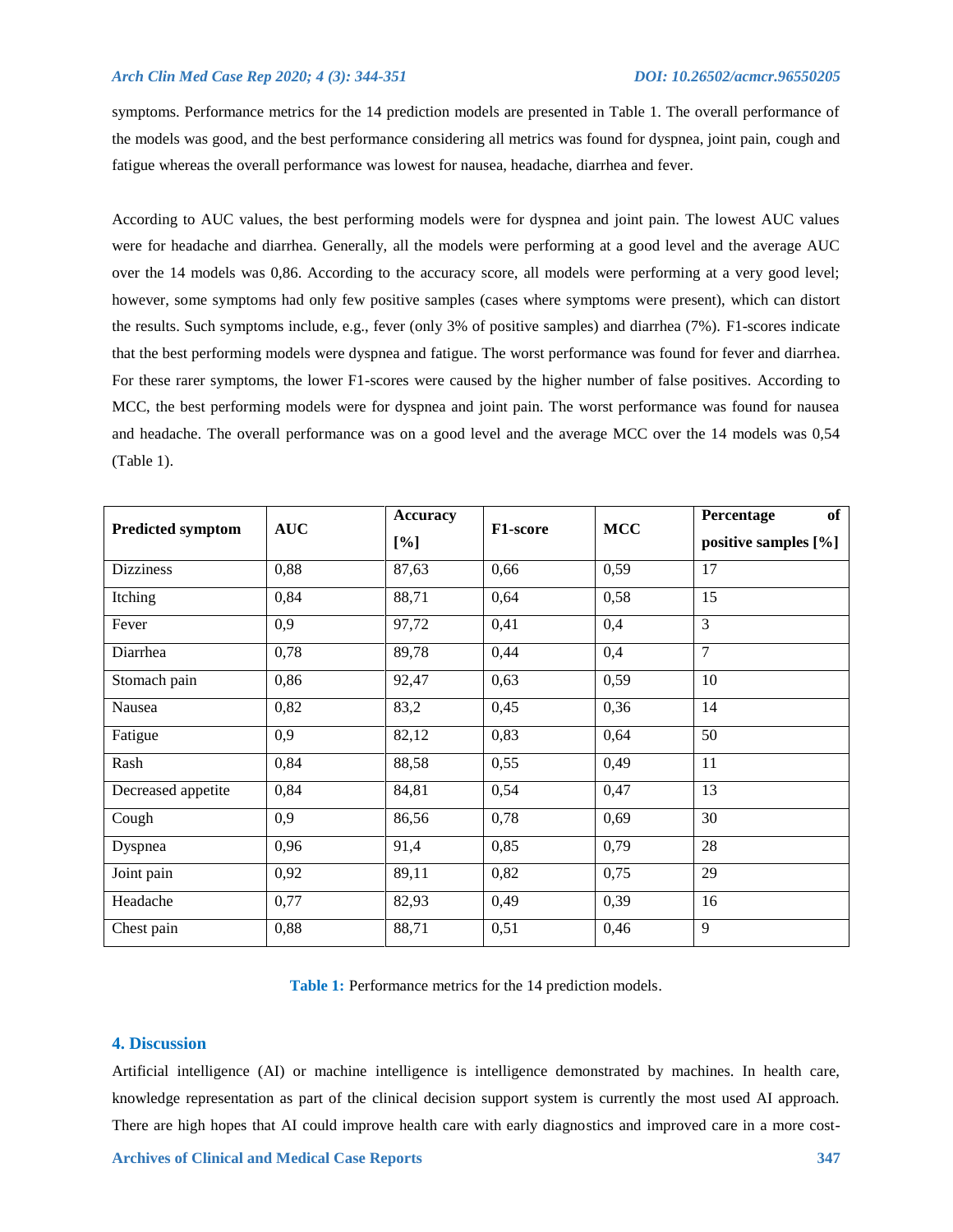#### *Arch Clin Med Case Rep 2020; 4 (3): 344-351 DOI: 10.26502/acmcr.96550205*

effective manner compared to current approaches. The intriguing aspect of AI is its' capability to analyze vast amounts of data, and based on that, detect correlations. The possibility of utilizing AI in the ePRO follow-up of treatment toxicities in that it could detect developing severe symptom cascades, and thus, instruct physicians and patients in advance, is extremely interesting. Whether this could be enhanced by combining the symptom reports of a patient to other eHealth apps sensing for example metabolic or physiologic changes, is another fascinating possibility [24].

This study found that ML based modeling of ePRO data on ICI treated cancer patients is feasible in predicting the onset and continuation of symptoms related to ICI toxicities. Advisable patient education and communication can improve quality of cancer care with multiple subjective and objective enhancements [25, 26]. In clinical practice, applications for the prediction of the continuity and onset of symptoms could provide proactive support for patients through, e.g., timely patient education and guidance. Furthermore, ePRO tools coupled with AI analytics could enable more precise follow-up by timing symptom questionnaires based on predictions, thus, a more personalized, and most likely cost-effective, risk-based follow-up.

Toxic effects of conventional chemotherapy and molecularly targeted cancer therapies are generally well defined and occur at predictable points. By contrast, due to somewhat unpredictable timing, and clinical overlap with other conditions, immune-related adverse events (irAE) may be more difficult to diagnose and characterize [27-29]. The study also suggests that ML based prediction models could be utilized in the early detection of ICI related toxicities using ePRO data of symptoms related to ICI toxicities. There is growing evidence that patients treated with immune checkpoint inhibitors developing irAE are more likely to benefit from the therapy [30-34]. According to a study on lung cancer follow-up, ePROs enable cost-effective capturing of symptoms and their change over long time-periods [20]. Changes over time might better predict treatment side effects and benefit than just a single presentation of a symptom. Large scale symptom data combined with treatment benefit and side effects could be used to build prediction models using ML based methods. The models could predict risk for an individual patient for symptom development, treatment related side effects, and treatment benefit.

This study revealed that ML based predictive analytics on the onset and presence of ICI related symptoms based on ePRO data is feasible. The results of the study are encouraging and suggest that ML based prediction models on ePROs of irAE data could be further utilized in the early detection of ICI related toxicities. In the future, the prediction models should be validated with a dataset collected in a prospective clinical trial to assess, if they truly are adding value to cancer care.

#### **Disclosure of Potential Conflicts of Interest**

SI declares that she has no competing interests. JE and HV are employees of Kaiku Health, and HV owns stock in Kaiku Health. JPK is an advisors for Kaiku Health.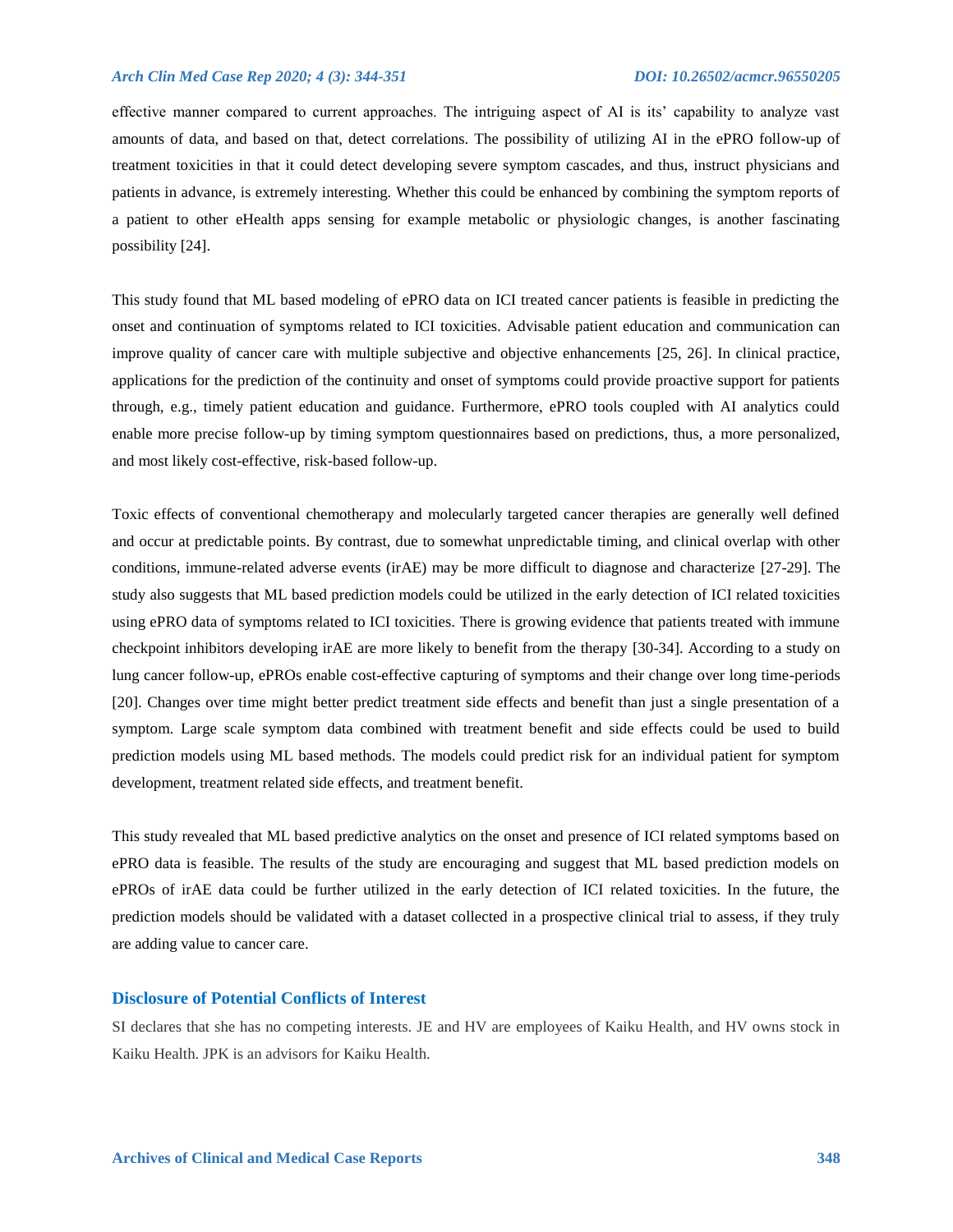#### **Ethics Approval and Consent to Participate**

According to national legislation, informed consent is not needed due to the retrospective and non-interventional nature of the study.

#### **Availability of Data and Materials**

The datasets generated and/or analyzed during the current study are not publicly available but are available from the corresponding author on reasonable request.

#### **Authors' Contributions**

SI and JPK contributed to the conception and design of the study; SI, JPK, HV, and JE acquired the data; JE analyzed the data and JE, SI and JPK interpreted the data. SI, JE and JPK contributed to the writing of the manuscript. All authors read and approved the final manuscript.

#### **Funding**

Study was funded by Oulu University. Kaiku Health employees were involved in the data acquiring and analysis.

#### **References**

- 1. Herbst RS, Baas P, Kim DW, et al. Pembrolizumab versus docetaxel for previously treated, PD-L1 positive, advanced non-small-cell lung cancer (KEYNOTE-010): a randomised controlled trial, Lancet 387 (2016): 1540-1550.
- 2. Brahmer J, Reckamp KL, Baas PL, et al. Nivolumab versus Docetaxel in Advanced Squamous-Cell Non-Small-Cell Lung Cancer, N Engl J Med 373 (2015): 123-135.
- 3. Robert C, Long GV, Brady B, et al. Nivolumab in previously untreated melanoma without BRAF mutation, N Engl J Med 372 (2015): 320-330.
- 4. Motzer RJ, Escudier B, McDermott DF, et al. Nivolumab versus Everolimus in Advanced Renal-Cell Carcinoma, N Engl J Med 373 (2015): 1803-1813.
- 5. Motzer RJ, Tannir NM, McDermott DF, et al. Nivolumab plus Ipilimumab versus Sunitinib in Advanced Renal-Cell Carcinoma, N Engl J Med 378 (2018): 1277-1290.
- 6. Bellmunt J, de Wit R, Vaughn DJ, et al. Pembrolizumab as Second-Line Therapy for Advanced Urothelial Carcinoma, N Engl J Med 376 (2017): 1015-1026.
- 7. Robert C, Schachter J, Long GV, et al. Pembrolizumab versus Ipilimumab in Advanced Melanoma, N Engl J Med 372 (2015): 2521-2532.
- 8. Rittmeyer F, Barlesi D, Waterkamp K, et al. Atezolizumab versus docetaxel in patients with previously treated non-small-cell lung cancer (OAK): a phase 3, open-label, multicentre randomised controlled trial, Lancet 389 (2017): 255-265.
- 9. Weber J, Mandala M, Del Vecchio M, et al. Adjuvant Nivolumab versus Ipilimumab in Resected Stage III or IV Melanoma, N Engl J Med 377 (2017): 1824-1835.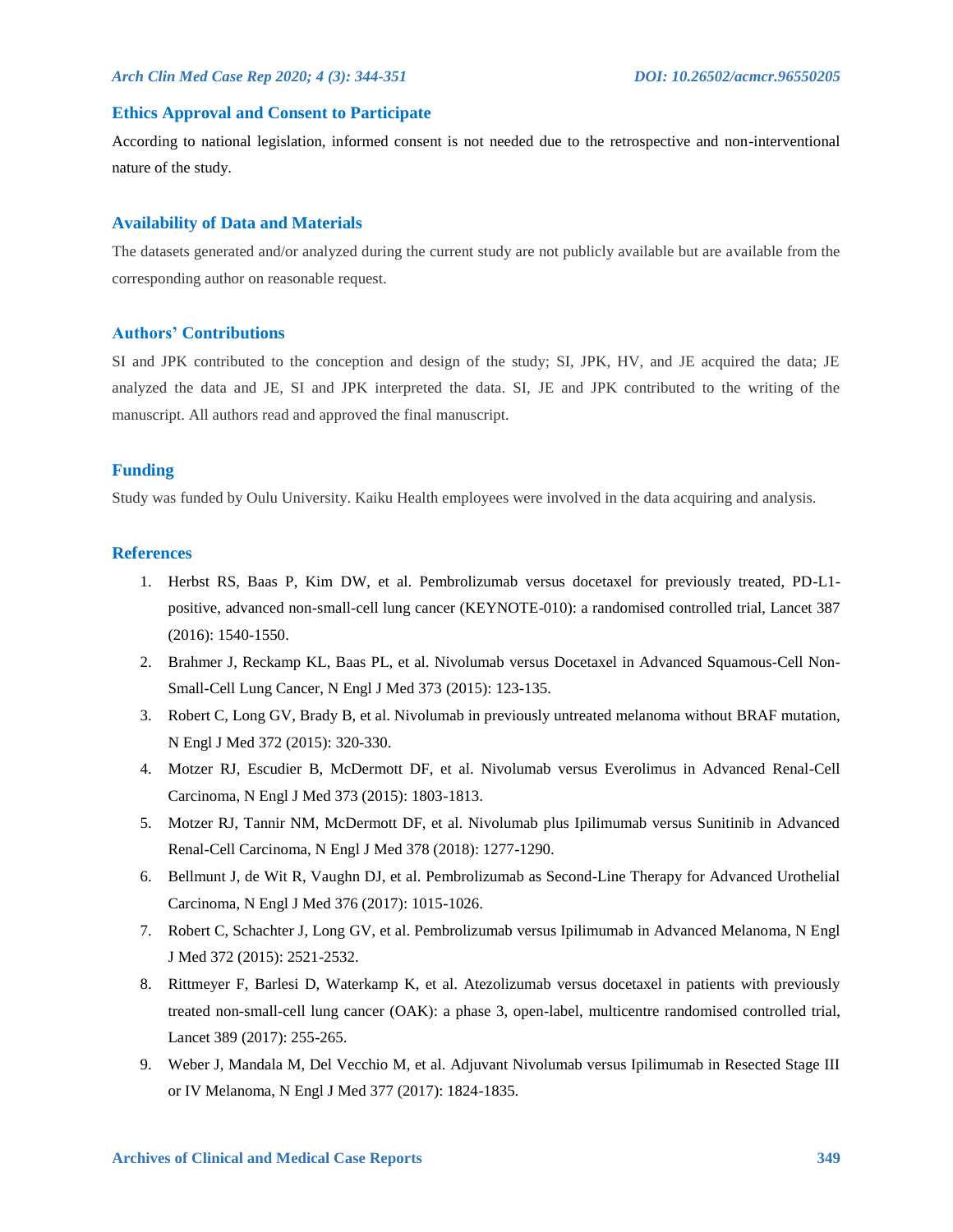- 10. Eggermont MM, Blank CU, Mandala M, et al. Adjuvant Pembrolizumab versus Placebo in Resected Stage III Melanoma, N Engl J Med 378 (2018): 1789-1801.
- 11. Haanen JBAG, Carbonnel F, Robert C, et al. Management of toxicities from immunotherapy: ESMO Clinical Practice Guidelines for diagnosis, treatment and follow-up, Ann Oncol 28 (2017): iv119-iv142.
- 12. Topalian SL, Hodi FS, Brahmer JR, et al. Safety, activity, and immune correlates of anti-PD-1 antibody in cancer, N Engl J Med 366 (2012): 2443-2454.
- 13. Wang DY, Salem JE, Cohen JV, et al. Fatal Toxic Effects Associated With Immune Checkpoint Inhibitors: A Systematic Review and Meta-analysis, JAMA Oncol 4 (2018): 1721-1728.
- 14. Spain L, Diem S, Larkin J. Management of toxicities of immune checkpoint inhibitors, Cancer Treat Rev 44 (2016): 51-60.
- 15. Puzanov A, Diab K, Abdallah CO, et al. Managing toxicities associated with immune checkpoint inhibitors: consensus recommendations from the Society for Immunotherapy of Cancer (SITC) Toxicity Management Working Group, J Immunother Cancer 5 (2017): 95-z.
- 16. Brahmer R, Lacchetti C, Schneider BJ, et al. Management of Immune-Related Adverse Events in Patients Treated With Immune Checkpoint Inhibitor Therapy: American Society of Clinical Oncology Clinical Practice Guideline, J Clin Oncol 36 (2018): 1714-1768.
- 17. McKinney SM, Sieniek M, Godbole V, et al. International evaluation of an AI system for breast cancer screening, Nature 577 (2020): 89-94.
- 18. Holch P, Warrington L, Bamforth LCA, et al. Development of an integrated electronic platform for patient self-report and management of adverse events during cancer treatment, Ann Oncol 28 (2017): 2305-2311.
- 19. Kotronoulas G, Kearney N, Maguire R, et al. What is the value of the routine use of patient-reported outcome measures toward improvement of patient outcomes, processes of care, and health service outcomes in cancer care? A systematic review of controlled trials, J Clin Oncol 32 (2014): 1480-1501.
- 20. Lizee T, Basch E, Tremolieres P, et al. Cost-Effectiveness of Web-Based Patient-Reported Outcome Surveillance in Patients With Lung Cancer, J Thorac Oncol 14 (2019): 1012-1020.
- 21. Chen T, Guestrin C. A Scalable Tree Boosting System: In Proceedings of the 22nd ACM SIGKDD International Conference on Knowledge Discovery and Data Mining (KDD '16). ACM, New York, NY, USA (2016): 785-794.
- 22. Friedman H. Greedy Function Approximation: A Gradient Boosting Machine, The Annals of Statistics 29 (2001): 1189-1232.
- 23. XGBoost. Scalable, Portable and Distributed Gradient Boosting (GBDT, GBRT or GBM) Library.
- 24. Abbasi J. "Electronic Nose" Predicts Immunotherapy Response, JAMA 322 (2019): 1756.
- 25. LeBlanc TW, Abernethy AP. Patient-reported outcomes in cancer care hearing the patient voice at greater volume, Nat Rev Clin Oncol 14 (2017): 763-772.
- 26. Gilligan T, Coyle N, Frankel RM, et al. Patient-Clinician Communication: American Society of Clinical Oncology Consensus Guideline, J Clin Oncol 35 (2017): 3618-3632.